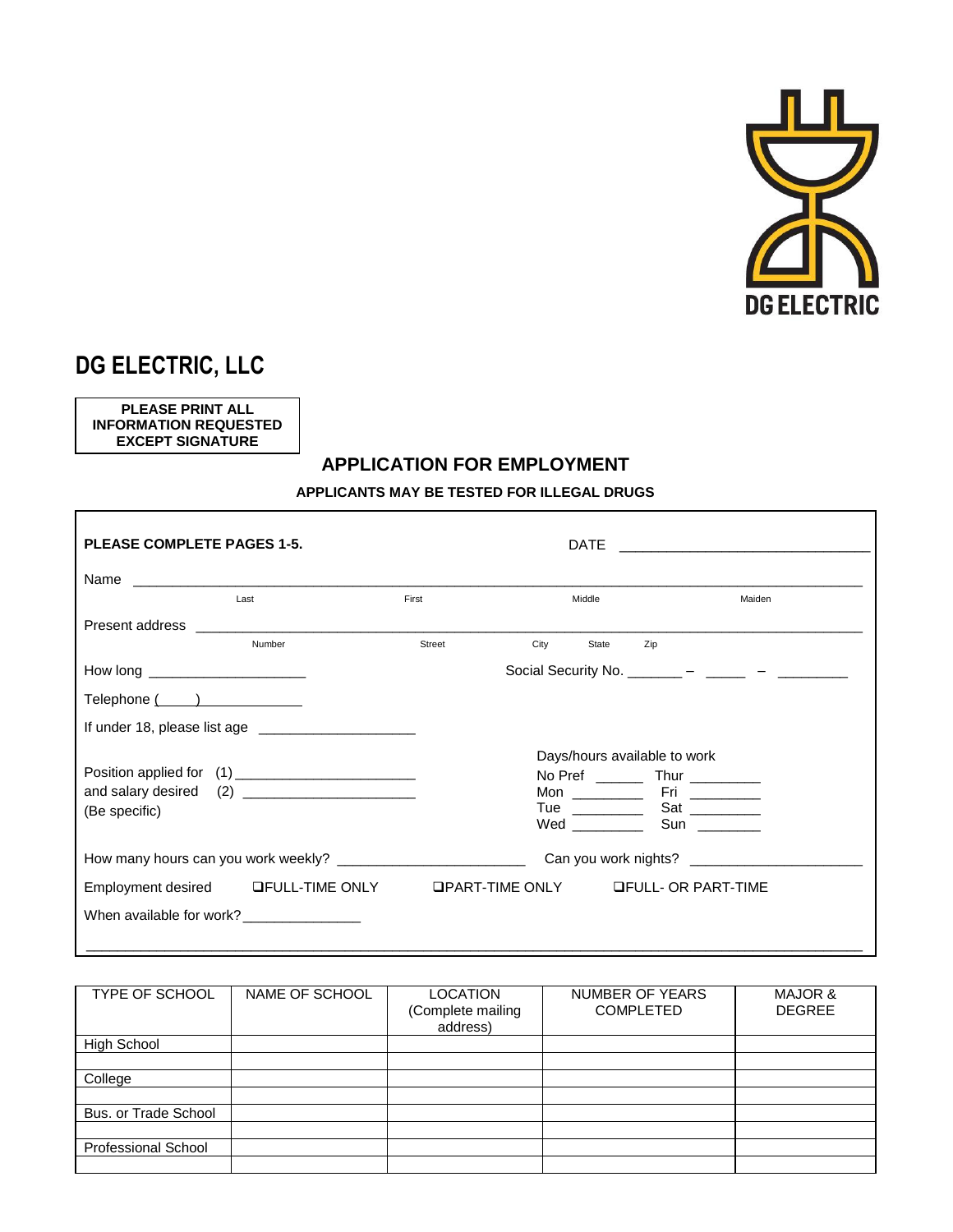

## HAVE YOU EVER BEEN CONVICTED OF A CRIME?  $\Box$  No  $\Box$  Yes

If yes, explain number of conviction(s), nature of offense(s) leading to conviction(s), how recently such offense(s) was/were committed, sentence(s) imposed, and type(s) of rehabilitation. \_\_\_\_\_\_\_\_\_\_\_\_\_\_\_\_\_\_\_\_\_\_\_\_\_\_\_\_\_\_\_\_\_\_\_\_\_\_\_\_\_\_\_\_\_\_\_\_\_

\_\_\_\_\_\_\_\_\_\_\_\_\_\_\_\_\_\_\_\_\_\_\_\_\_\_\_\_\_\_\_\_\_\_\_\_\_\_\_\_\_\_\_\_\_\_\_\_\_\_\_\_\_\_\_\_\_\_\_\_\_\_\_\_\_\_\_\_\_\_\_\_\_\_\_\_\_\_\_\_\_\_\_\_\_\_\_\_\_\_\_\_\_\_\_\_\_\_\_

| DO YOU HAVE A DRIVER'S LICENSE? □ Yes □ No                                                                                                                                                                                                                                               |                 |                  |
|------------------------------------------------------------------------------------------------------------------------------------------------------------------------------------------------------------------------------------------------------------------------------------------|-----------------|------------------|
| What is your means of transportation to work? __________________________________                                                                                                                                                                                                         |                 |                  |
| Driver's license<br><b>QChauffeur</b><br>Expiration date __________________________                                                                                                                                                                                                      | $\Box$ Operator | Commercial (CDL) |
| Have you had any accidents during the past three years?<br>Have you had any moving violations during the past three years?                                                                                                                                                               |                 |                  |
|                                                                                                                                                                                                                                                                                          |                 |                  |
|                                                                                                                                                                                                                                                                                          |                 |                  |
| Please list two references other than relatives or previous employers.                                                                                                                                                                                                                   |                 |                  |
|                                                                                                                                                                                                                                                                                          |                 |                  |
|                                                                                                                                                                                                                                                                                          |                 |                  |
|                                                                                                                                                                                                                                                                                          |                 |                  |
|                                                                                                                                                                                                                                                                                          |                 |                  |
| <u> 1989 - Johann John Stein, markin fan it ferstjer fan it ferstjer fan it ferstjer fan it ferstjer fan it fers</u>                                                                                                                                                                     |                 |                  |
| Telephone ( )                                                                                                                                                                                                                                                                            |                 |                  |
|                                                                                                                                                                                                                                                                                          |                 |                  |
| An application form sometimes makes it difficult for an individual to adequately summarize a complete background. Use the<br>space below to summarize any additional information necessary to describe your full qualifications for the specific position for<br>which you are applying. |                 |                  |
|                                                                                                                                                                                                                                                                                          |                 |                  |
|                                                                                                                                                                                                                                                                                          |                 |                  |
|                                                                                                                                                                                                                                                                                          |                 |                  |
|                                                                                                                                                                                                                                                                                          |                 |                  |
|                                                                                                                                                                                                                                                                                          |                 |                  |
|                                                                                                                                                                                                                                                                                          |                 |                  |
|                                                                                                                                                                                                                                                                                          |                 |                  |
|                                                                                                                                                                                                                                                                                          |                 |                  |
|                                                                                                                                                                                                                                                                                          |                 |                  |
|                                                                                                                                                                                                                                                                                          |                 |                  |
|                                                                                                                                                                                                                                                                                          |                 |                  |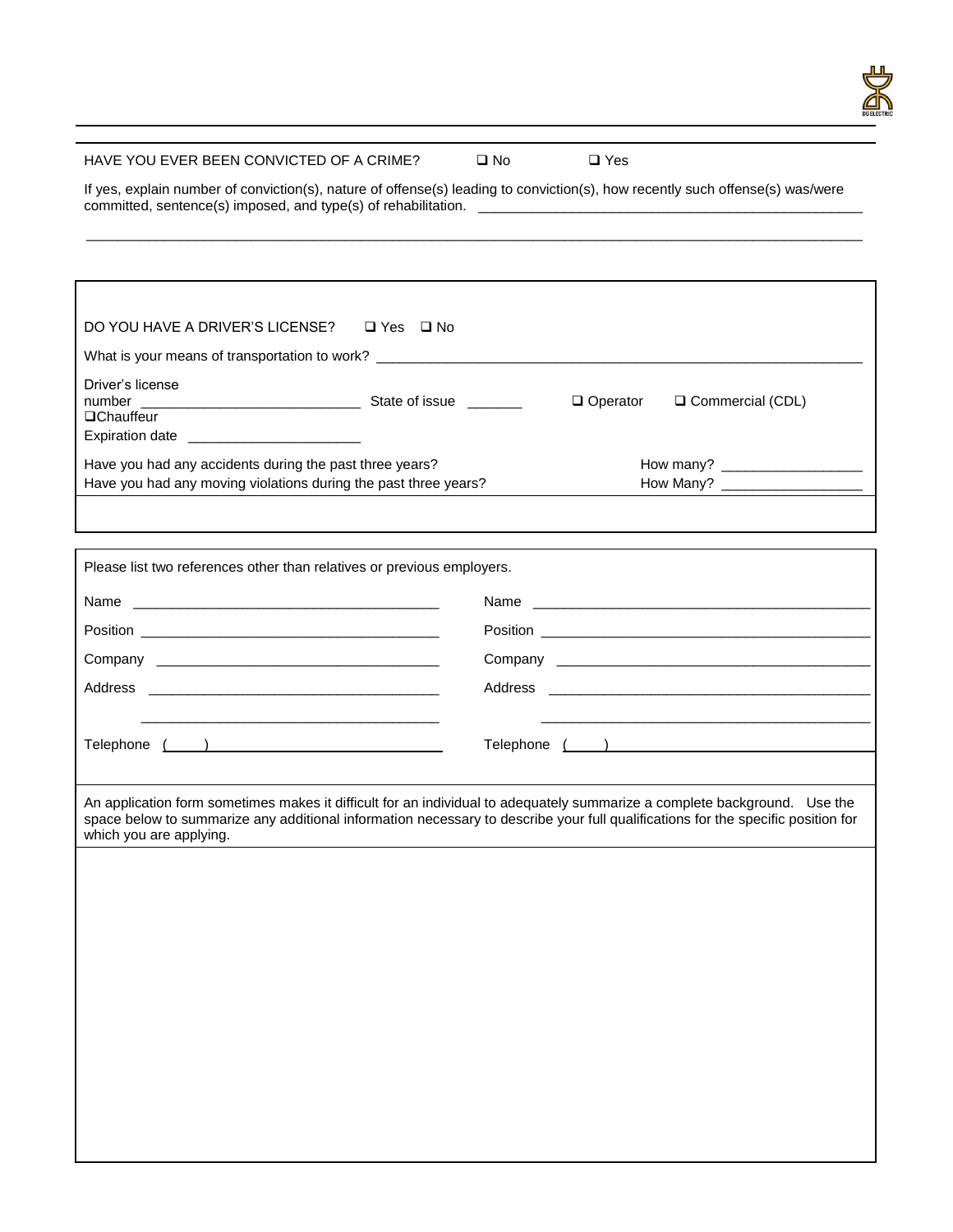|                                             |                      |               |              |                | ய<br><b>DG ELECTRI</b> |
|---------------------------------------------|----------------------|---------------|--------------|----------------|------------------------|
|                                             | <b>MILITARY</b>      |               |              |                |                        |
| HAVE YOU EVER BEEN IN THE ARMED FORCES?     | $\Box$ Yes $\Box$ No |               |              |                |                        |
| ARE YOU NOW A MEMBER OF THE NATIONAL GUARD? |                      | $\square$ Yes | $\square$ No |                |                        |
| Specialty                                   | Date Entered         |               |              | Discharge Date |                        |

| Work       |                                                                                   | Please list your work experience for the <b>past five years</b> beginning with your most recent job held. |
|------------|-----------------------------------------------------------------------------------|-----------------------------------------------------------------------------------------------------------|
| Experience | If you were self-employed, give firm name. Attach additional sheets if necessary. |                                                                                                           |

| Name of employer<br>Address                                                                                                       | Name of last<br>supervisor | <b>Employment dates</b> | Pay or salary |
|-----------------------------------------------------------------------------------------------------------------------------------|----------------------------|-------------------------|---------------|
| City, State, Zip Code<br>Phone number                                                                                             |                            | From                    | Start         |
|                                                                                                                                   |                            | To                      | Final         |
|                                                                                                                                   | Your last job title        |                         |               |
| Reason for leaving (be specific)                                                                                                  |                            |                         |               |
| List the jobs you held, duties performed, skills used or learned, advancements or promotions while you worked at this<br>company. |                            |                         |               |
|                                                                                                                                   |                            |                         |               |
|                                                                                                                                   |                            |                         |               |
|                                                                                                                                   |                            |                         |               |

| Name of employer<br>Address                                                                                                       | Name of last<br>supervisor | <b>Employment dates</b> | Pay or salary |
|-----------------------------------------------------------------------------------------------------------------------------------|----------------------------|-------------------------|---------------|
| City, State, Zip Code<br>Phone number                                                                                             |                            | From                    | Start         |
|                                                                                                                                   |                            | To                      | Final         |
|                                                                                                                                   | Your Last Job Title        |                         |               |
| Reason for leaving (be specific)                                                                                                  |                            |                         |               |
| List the jobs you held, duties performed, skills used or learned, advancements or promotions while you worked at this<br>company. |                            |                         |               |
|                                                                                                                                   |                            |                         |               |
|                                                                                                                                   |                            |                         |               |
|                                                                                                                                   |                            |                         |               |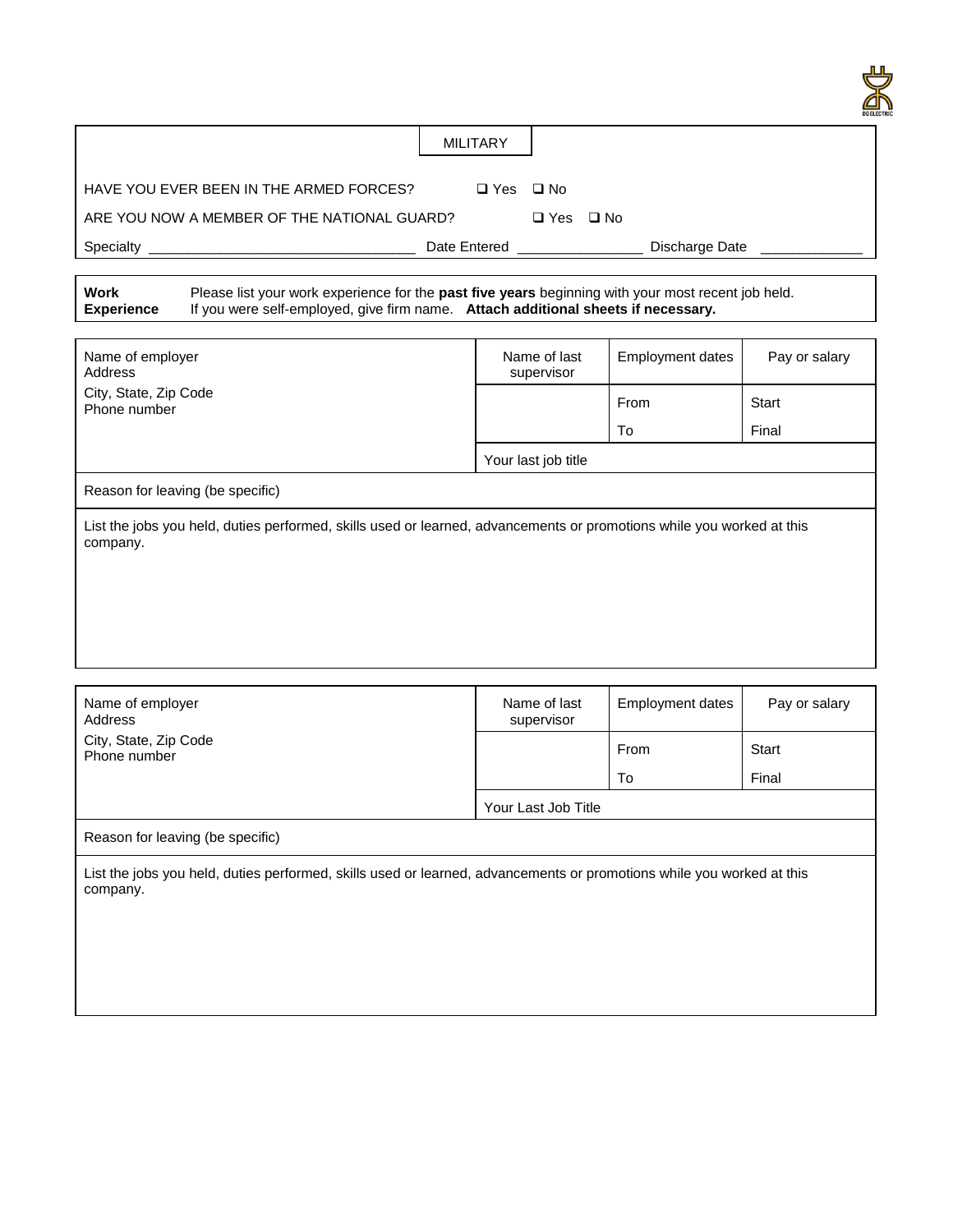

| Work       |
|------------|
| experience |

Please list your work experience for the **past five years** beginning with your most recent job held. If you were self-employed, give firm name. **Attach additional sheets if necessary.**

| Name of employer<br>Address                                                                                                       | Name of last<br>supervisor | <b>Employment dates</b> | Pay or salary |
|-----------------------------------------------------------------------------------------------------------------------------------|----------------------------|-------------------------|---------------|
| City, State, Zip Code<br>Phone number                                                                                             |                            | From                    | Start         |
|                                                                                                                                   |                            | To                      | Final         |
|                                                                                                                                   | Your last job title        |                         |               |
| Reason for leaving (be specific)                                                                                                  |                            |                         |               |
| List the jobs you held, duties performed, skills used or learned, advancements or promotions while you worked at this<br>company. |                            |                         |               |
|                                                                                                                                   |                            |                         |               |
|                                                                                                                                   |                            |                         |               |
|                                                                                                                                   |                            |                         |               |

| Name of employer<br>Address                                                                                                       | Name of last<br>supervisor | Employment dates | Pay or salary |
|-----------------------------------------------------------------------------------------------------------------------------------|----------------------------|------------------|---------------|
| City, State, Zip Code<br>Phone number                                                                                             |                            | From             | Start         |
|                                                                                                                                   |                            | To               | Final         |
|                                                                                                                                   | Your last job title        |                  |               |
| Reason for leaving (be specific)                                                                                                  |                            |                  |               |
| List the jobs you held, duties performed, skills used or learned, advancements or promotions while you worked at this<br>company. |                            |                  |               |

| May we contact your present employer? | □ Yes □ No |  |
|---------------------------------------|------------|--|
| Best time to contact:                 |            |  |